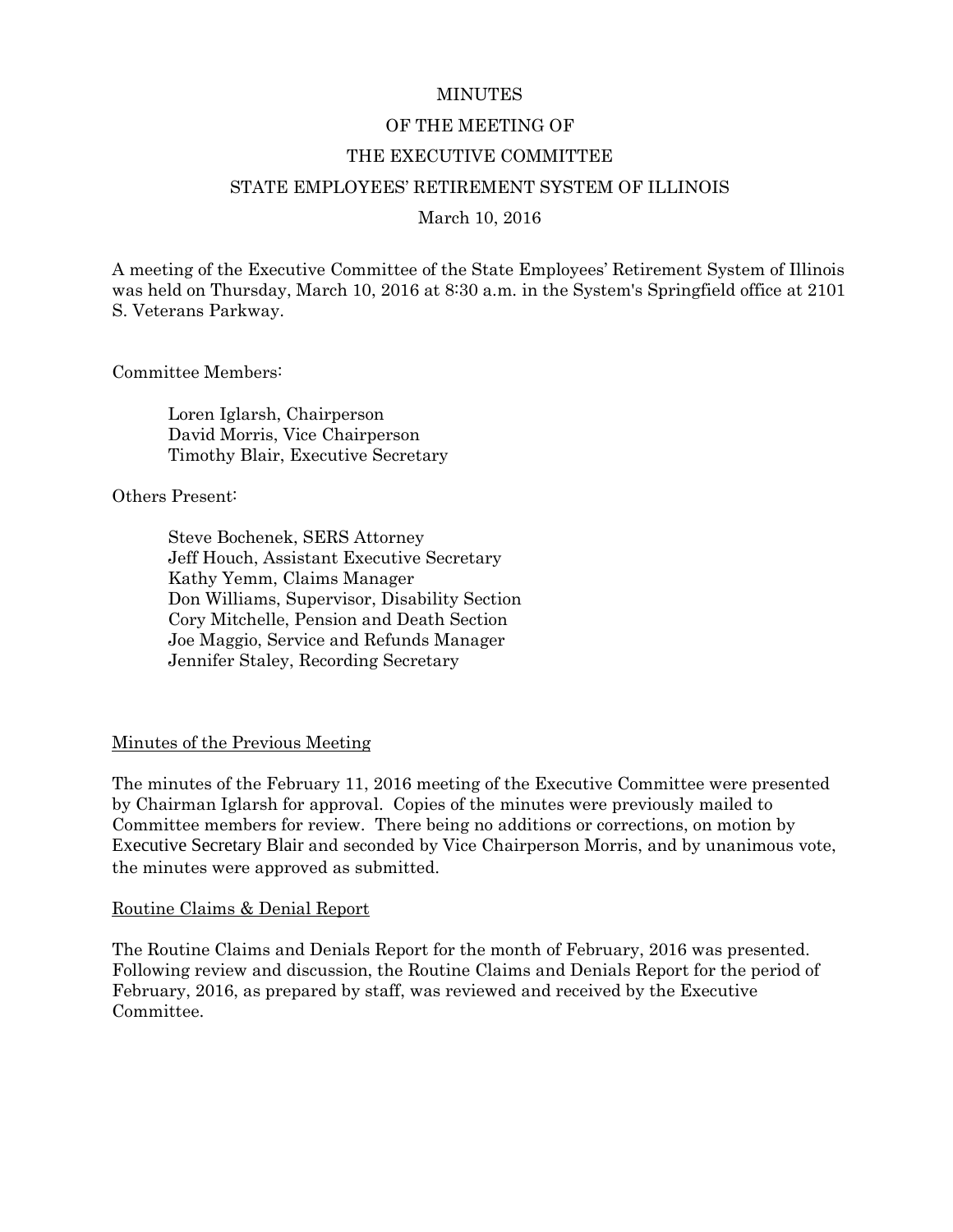# Old Business

### Cynthia Hogueisson – Half Time Ceasing Date and Overpayment

Upon checking the half time ceasing tickler (60 days prior to the ceasing date) it was discovered the system generated an incorrect ceasing date as January 9, 2016. The correct half time ceasing date was April 30, 2015.

Ms. Hogueisson's benefits were stopped November 1, 2015. This has created an overpayment of \$15,206.25.

During the course of Ms. Hogueisson's disability she was sent an income verification letter that gave a ceasing date of October 31, 2016.

Ms. Hogueisson has been sent a letter explaining how half time ceasing dates are calculated.

Ms. Hogueisson was unable to attend her personal hearing in January and February. She was rescheduled for the March meeting and was unable to attend that meeting as well. The disability supervisor will follow-up with Ms. Hogueisson to see if she would like to schedule a written appeal.

### Pamela Wendt – Gainful Employment - Deferred

Pamela Wendt was present at the February Executive Committee to appeal her suspension of occupational disability benefits due to gainful employment. Pamela Wendt worked for Kevin Elliot Counseling and exceeded the quarterly earnings limit of \$2,490.00 in the 4th quarter of 2013 and the 1st quarter of 2014.

Ms. Wendt's gainful employment did not show up on the October 2014 IDES report. The April 2015 IDES report reflected a possible gainful employment for Ms. Wendt. Disability began the process of collecting paystubs April 15, 2015. We eventually received paystubs July 2015 and determined Ms. Wendt had exceeded the 4th quarter of 2013 by \$565 and the 1st quarter of 2014 by \$401, for a total of \$966. A disability Earnings Agreement was sent to her on July 15, 2015, which she signed and returned to SERS July 29, 2015. The \$966 was collected by Vouchering.

A review of the October 2015 IDES report indicated no earnings for Ms. Wendt. Our internal auditor did research on Ms. Wendt and it was determined she had started her own counseling business. Further research revealed Ms. Wendt had at least exceeded the \$2,490 limit the 3<sup>rd</sup> quarter of 2014 and the 2<sup>nd</sup> and 3<sup>rd</sup> quarter of 2015 from billings to Health Alliance alone. These earnings do not reflect any income she may have made through billing other insurance companies or cash billings to clients.

Occupational benefits have been suspended as of November 1, 2015. If disability benefits are suspended retroactively to April 1, 2015, there will be an overpayment in the amount of \$19,559.68.

Ms. Wendt said she works for, but does not own, a counseling company called Creative Solutions. It is a family owned business and she is the sole contractor of the business and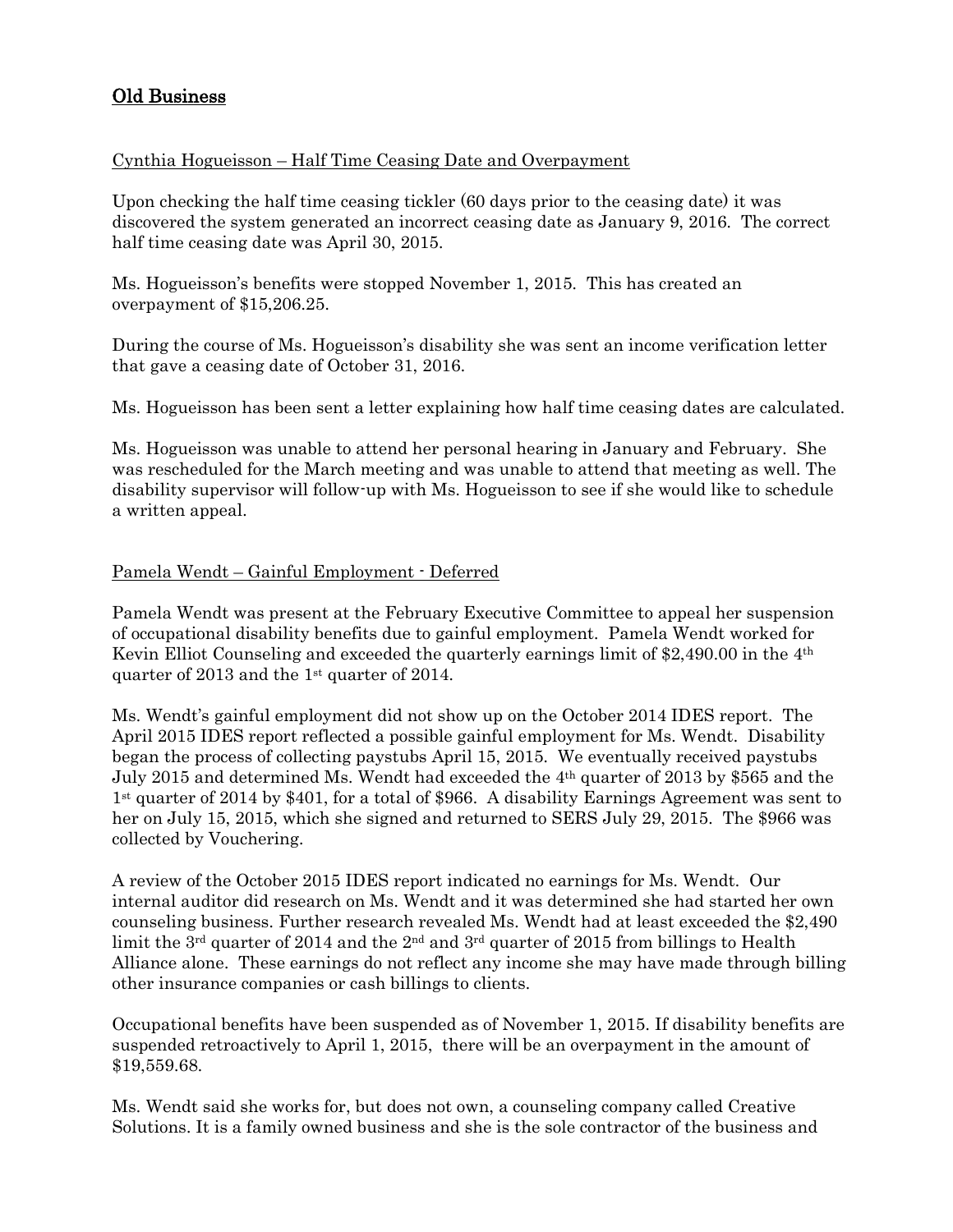earns \$2,000 per quarter. She stated it may appear she makes more due to when the billing actually goes through for payment.

In order to better understand the whole situation, SERS is asking Ms. Wendt to send in any information that will support her claim, and to supply SERS with 2015 corporate and individual tax records. The case will be deferred until we receive such information.

### Derrek Fromm – Service - Recommendation

Derrek Fromm was present for a personal appeal before the Executive Committee at the February meeting. Mr. Fromm was coded wrong by his agency under the regular formula, as opposed to the alternative formula. The error was subsequently corrected; however, our billing letters were calculated as if he was under the regular formula. When the errors were discovered, we billed Mr. Fromm for the additional money due for the alternative formula. He contends that he should not have to pay the additional contribution and interest for the military service credit (48 months) for which he was billed.

The case was referred to our attorney, Steve Bochenek, for a Recommendation.

At the March, 2016 meeting, Attorney Bochenek presented a Recommendation No. 2016-02 for the Committee to deny the appeal of Derrek Fromm as to his request that he be entitled to 4 years of military service credit under the alternative formula when the military service credit was purchased at regular formula rates.

After some discussion, Executive Secretary Blair moved to adopt Recommendation No. 2016-02, seconded by Vice Chairperson Morris. All were in favor. The Service and Refunds manager will provide the options available to Mr. Fromm.

# New Business

### Joseph Zappa – Felony Conviction/Disability Opinion

Joseph Zappa is an Environmental Specialist III for EPA. The member has applied for a nonoccupational disability benefit and his agency has approved him for a medical leave of absence.

Mr. Zappa has previously been convicted of a felony. The Disability Section is asking for the Executive Committee's opinion in regards to his eligibility for a nonoccupational disability benefit.

The Executive Committee requested staff to handle based on its usual procedure for handling such requests when the member has been convicted of a felony.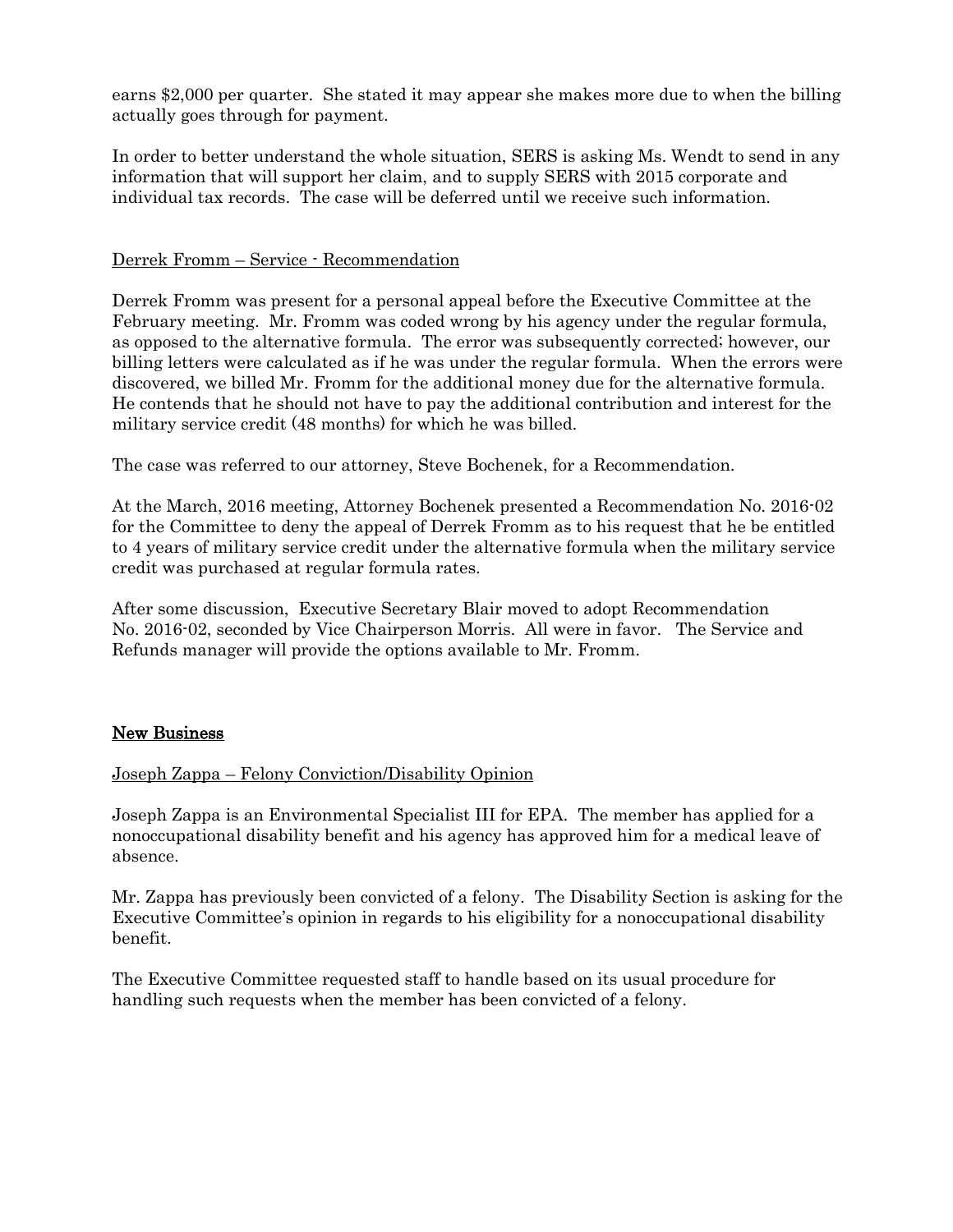### Linda Vono – Appeal To Have Overpayment Waived

Linda Vono retired reciprocally with the Illinois Municipal Retirement Fund (IMRF) effective December 1, 2012.

Ms. Vono's last employment was with IMRF and the average earnings from IMRF were used to calculate the SERS retirement benefit.

IMRF has been reporting wages incorrectly to SERS. They have been including wages paid after the member left employment. Some of this money is wages from the last payroll; however, it also includes sick and vacation pay that SERS cannot use in the calculation of a Final Average Compensation. IMRF is unable to provide a breakdown of wages to show the amount that is salary so SERS has begun to exclude the last month of earnings and include one previous month of earnings to compute a FAC.

This created an overpayment for Ms. Vono for the period of December 1, 2012 through December 31, 2015 in the amount of \$547.78. Her monthly pension was reduced by \$14.38.

Ms. Vono is requesting the overpayment be removed and her pension returned to the original amount.

After some discussion, Chairman Iglarsh moved to deny Linda Vono's request to remove the overpayment and return the pension to the original amount, seconded by Vice Chairperson Morris. All were in favor.

### Nanette LaGrange – Request to purchase service credit after retirement

Nanette LaGrange retired reciprocally with the Illinois Municipal Retirement Fund (IMRF) effective September 1, 2015. Ms. LaGrange retired with 239.00 months of service with SERS; 1.00 month short of 20 years.

Ms. LaGrange is requesting to purchase her qualifying period after retirement so she will have 20 years of service for insurance premium calculation purposes.

After discussing the case, Executive Secretary Blair moved to deny the request of Ms. LaGrange to purchase her qualifying period, seconded by Chairman Iglarsh. All were in favor.

### Sylvester L. Pollard – Reinstatement of Account

This account became eligible for a write-off in June, 2008. Contributions in the amount of \$1,050.80 were written off on June 27, 2008. Mr. Pollard has provided identifying information and has requested a refund.

After some discussion, Chairman Iglarsh motioned to approve the reinstatement of account, seconded by Vice Chairperson Morris. All were in favor.